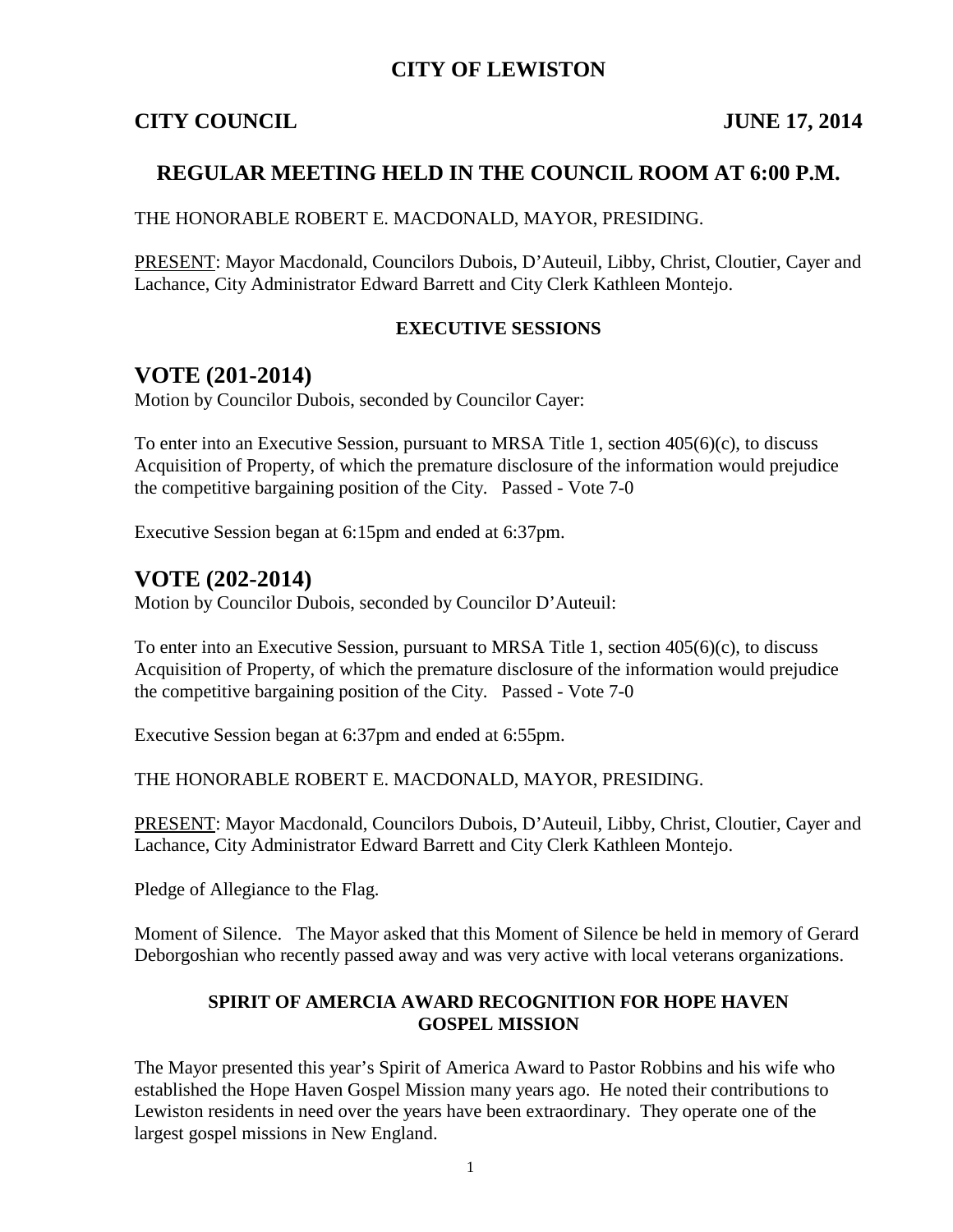#### **PUBLIC COMMENT PERIOD**

Melissa Dunne of 45 ½ Jefferson Street addressed the Council regarding the undocumented residents of Lewiston and the potential of limiting their support from the General Assistance program. She noted many are here from war-torn countries and are now residents of this city who need and deserve support.

#### **PUBLIC HEARING ON A NEW LIQUOR LICENSE FOR MARCHE KITCHEN & WINE BAR, 40 LISBON STREET**

Mayor Macdonald opened the public hearing to receive citizen input and comment. No members of the public spoke for or against this issue. The Mayor then closed the hearing.

## **VOTE (203-2014)**

Motion by Councilor Christ, seconded by Councilor Cloutier:

To authorize the City Clerk's Office to approve a new liquor license application from Marche Kitchen & Wine Bar, 40 Lisbon Street. Passed - Vote 7-0

#### **PUBLIC HEARING FOR AN OUTDOOR ENTERTAINMENT PERMIT FOR THE LIBERTY FESTIVAL**

Mayor Macdonald opened the public hearing to receive citizen input and comment. No members of the public spoke for or against this issue. The Mayor then closed the hearing.

# **VOTE (204-2014)**

Motion by Councilor Libby, seconded by Councilor Cayer:

To conduct a public hearing on an application from the Independence Day Committee for outdoor musical concerts to be held at Veteran's Memorial Park and Simard Payne Park on July 3, 4, 5, 6 and 7, as part of the Liberty Day Festival, and to authorize a permit for an Outdoor Entertainment Event, as required by the City Code of Ordinances, Chapter 10, Article 1, Section 10-3, to the Independence Day Committee for the outdoor music concerts, contingent upon positive recommendations from the Recreation Department, Police Department, Fire Department, Code/Land Use Officer and Code/Health Officer regarding compliance with all regulations, and compliance with all City ordinances. Passed - Vote 7-0

#### **ORDER AUTHORIZING THE CITY ADMINISTRATOR TO EXECUTE AN AGREEMENT TO ESTABLISH AN ECONOMIC DEVELOPMENT SERVICES PLAN BETWEEN THE CITY OF LEWISTON, THE LEWISTON AUBURN ECONOMIC GROWTH COUNCIL AND THE CITY OF AUBURN**

## **VOTE (205-2014)**

Motion by Councilor Libby, seconded by Councilor Christ:

To approve the Order authorizing the City Administrator to execute an Agreement to establish an Economic Development Services Plan between the City of Lewiston, the Lewiston Auburn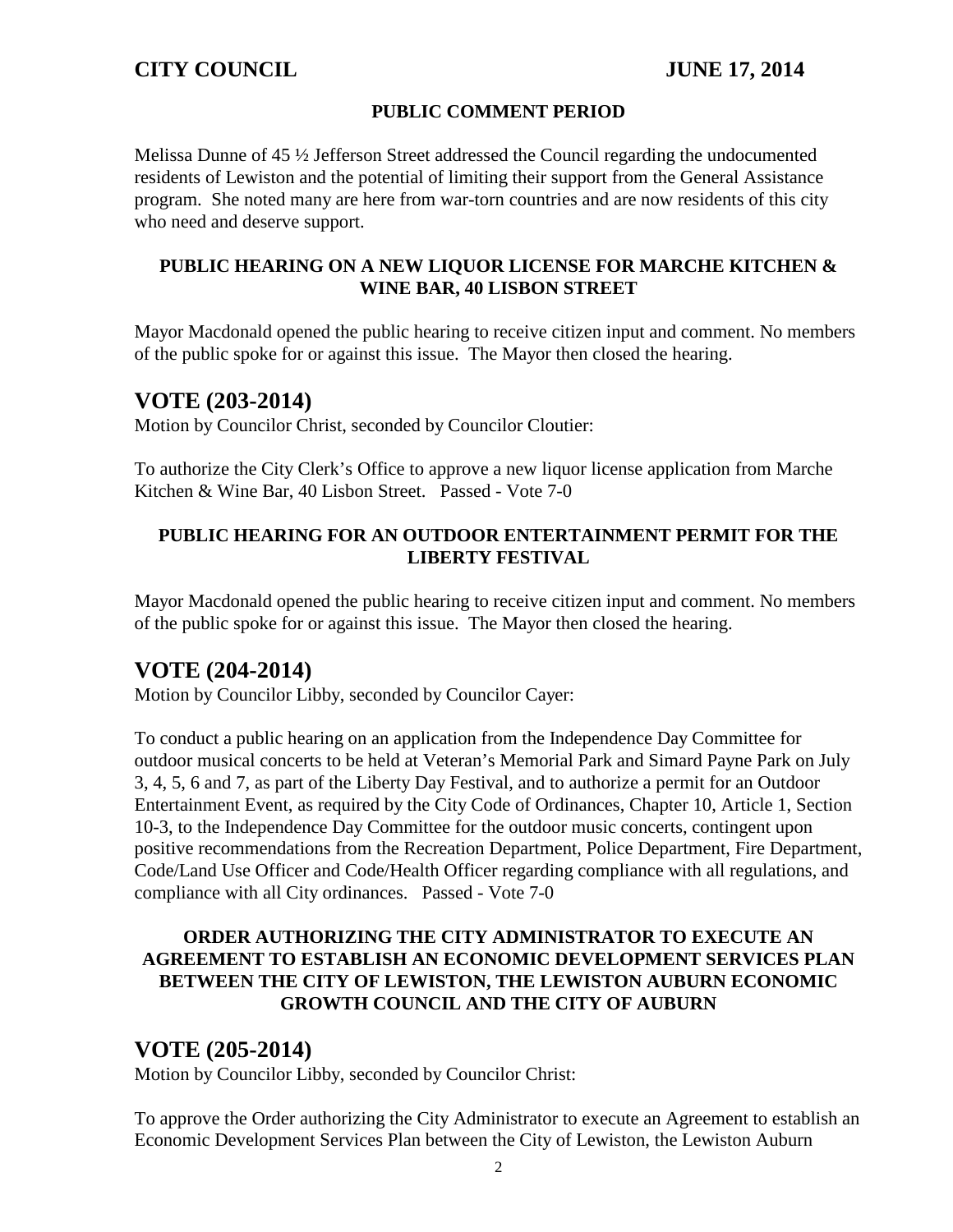# **CITY COUNCIL JUNE 17, 2014**

Economic Growth Council and the City of Auburn:

Whereas, the City of Lewiston, City of Auburn, and LAEGC have historically been the model for collaborative economic development in Maine and have had past success through this effort; and

Whereas, to continue that success, this economic development approach must become more adaptive to rapid change while competing globally in an environment of unknowns and limited predictability and will need to identify and adopt new models and services; and

Whereas, over the last year, the Cities and LAEGC have reviewed various ideas and concepts, in concert with other stakeholders, regarding the appropriate scope of services to guide the operations of LAEGC and the cities for future years; and

Whereas, a working group was charged with completing this review, developing a plan, and outlining the plan's priorities with a view toward its implementation; and

Whereas, with the assistance of a consultant, this working group has reached a consensus on a scope of services as outlined in the Economic Development Services Plan for Lewiston-Auburn Economic Growth Council Final Report May 19, 2014; and

Whereas, the cities and LAEGC have also developed an agreement that would adopt this plan and assist in moving it toward implementation.

Now, therefore, be It Ordered by the City Council of the City of Lewiston that the City Administrator is hereby authorized to Execute an Agreement to Establish an Economic Development Services Plan between the City of Lewiston, the Lewiston Auburn Economic Growth Council and the City of Auburn in a form substantially as attached hereto.

Passed - Vote 7-0

#### **RESOLVE AUTHORIZING A 2.58% INTEREST RATE, THIRTEEN YEAR LOAN OF \$1,100,000 FROM THE CITY'S GENERAL FUND TO THE AUBURN-LEWISTON AIRPORT FOR THE PURCHASE OF THE NOBILITY HANGER**

# **VOTE (206-2014)**

Motion by Councilor Libby, seconded by Councilor Cloutier:

To approve the Resolve authorizing a 2.58% interest rate, thirteen year loan of \$1,100,000 from the City's General Fund to the Auburn-Lewiston Airport for the purchase of the Nobility hanger:

Whereas, the Auburn-Lewiston Airport is a joint agency between the Cities of Lewiston and Auburn; and

Whereas, the Airport Board recommended that a buyout option associated with a hangar leased by the Airport be exercised to reduce operating costs; and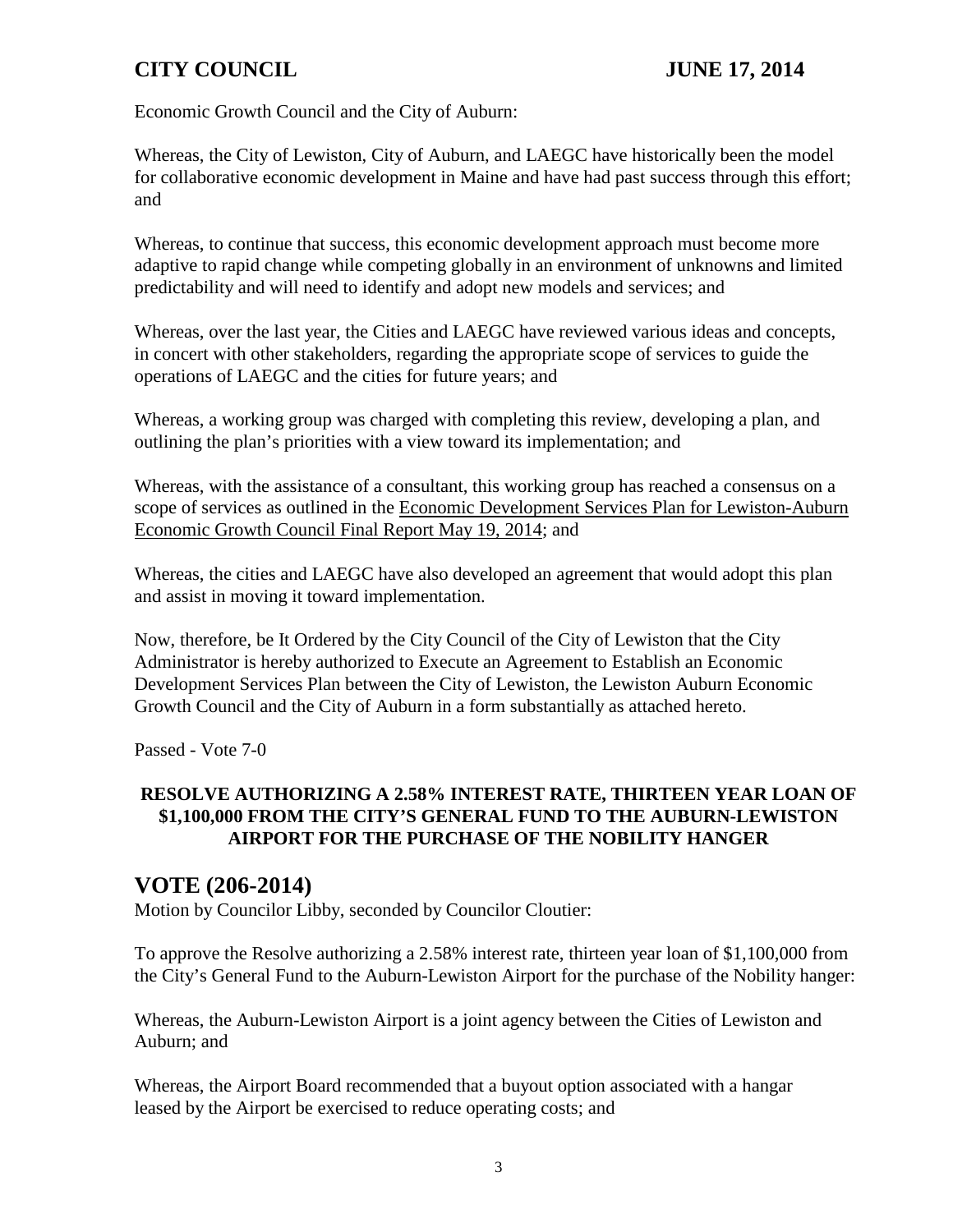# **CITY COUNCIL JUNE 17, 2014**

Whereas, the operational savings resulting from the lease buyout is estimated to be \$2.83 million; and

Whereas, operational savings will directly benefit the Cities of Lewiston and Auburn through offsetting a portion of annual airport operating appropriations;

Now, Therefore, Be It Resolved by the City Council of the City of Lewiston that a 2.58% interest rate, thirteen year loan of \$1,100,000 is hereby authorized from the City's General Fund to the Auburn-Lewiston Airport for the purchase of the Nobility hanger. The loan will be repaid in thirteen annual payments of \$201,348 beginning the effective date of the purchase in fiscal year 2015 and annually thereafter.

Passed - Vote 7-0

#### **ORDER AUTHORIZING THE CITY ADMINISTRATOR TO ACQUIRE THE PROPERTY AT 10 COLLEGE STREET**

# **VOTE (207-2014)**

Motion by Councilor Libby, seconded by Councilor Christ:

To approve the Order authorizing the City Administrator to acquire the property at 10 College Street:

Whereas, on March 20, 2012, the City Council took action against Deutsche Bank AG, New York, owner of the property at 10 College Street, condemning a multifamily structure located there; and

Whereas, the building was subsequently demolished and a special tax placed against the property for back taxes, utilities, attorney's fees, and demolition of the structure; and

Whereas, Deutsche Bank has paid this special tax and has inquired, through the City Attorney, whether the City would be interested in acquiring the now vacant land for \$1.00; and

Whereas, this property consists of approximately 4,200 square feet with 55' of frontage and is located in the Downtown Residential (DR) district; and

Whereas, administration and various staff departments are supportive of acquiring the property; and

Whereas, the Planning Board has made a positive recommendation as to the City's acquisition of this lot;

Now, therefore, be It Ordered by the City Council of the City of Lewiston that the City Administrator is authorized to take the necessary steps to acquire the property at 10 College Street for a nominal amount.

Passed - Vote 7-0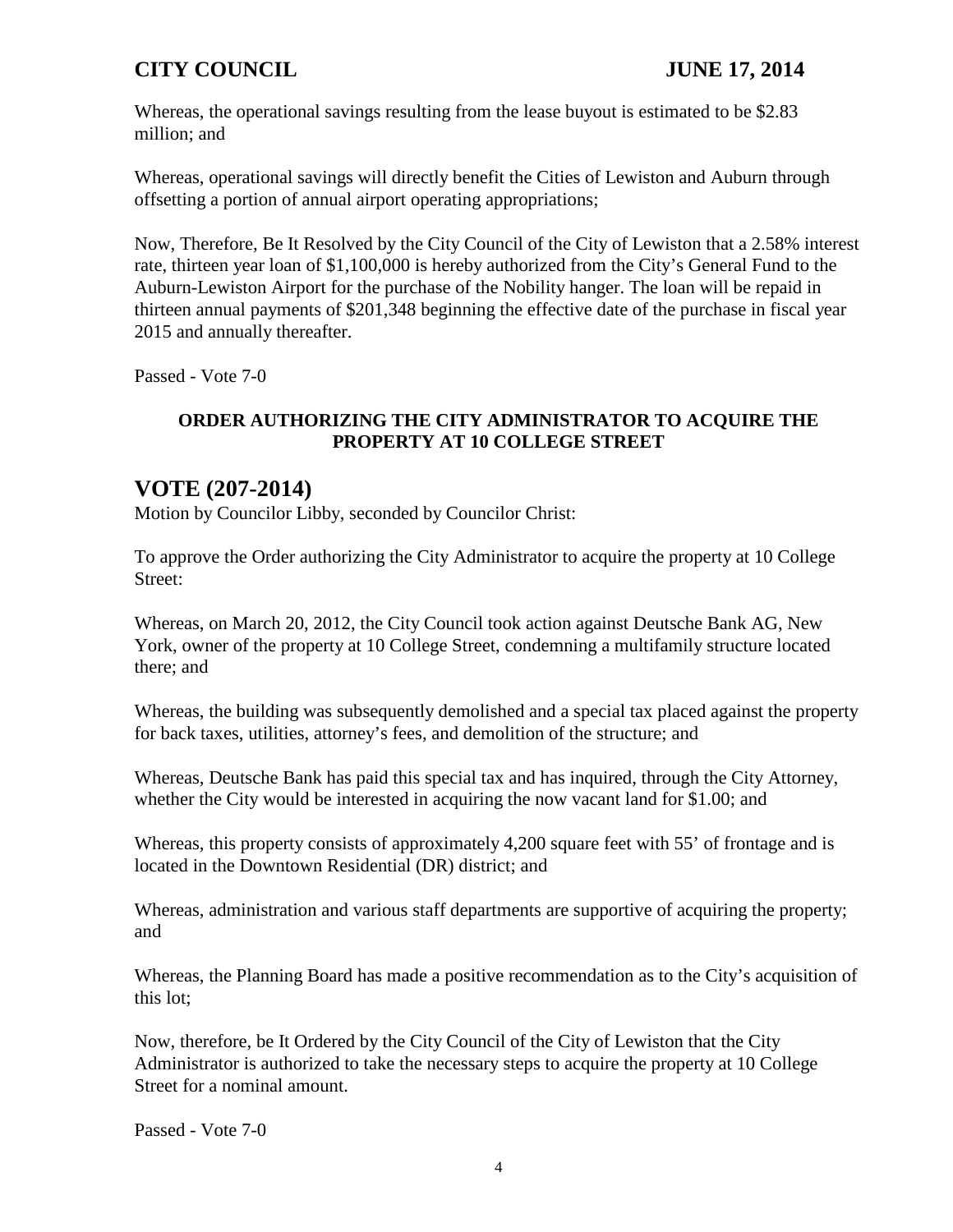#### **RESOLVE ESTABLISHING A COMMITTEE TO REVIEW PUBLIC WORKS' SERVICE LEVEL STANDARDS**

# **VOTE (208-2014)**

Motion by Councilor D'Auteuil, seconded by Councilor Dubois:

To amend the Composition and Committee Structure to insert "of which three of the 5 public members must be residents". Passed – Vote 7-0

# **VOTE (209-2014)**

Motion by Councilor Cayer, seconded by Councilor Christ:

To approve the Resolve establishing a Committee to review Public Works' Service Level Standards:

Whereas, on several occasions, the City Council has discussed and expressed an interest in forming a Committee to review the City's Public Works Department in an effort to develop recommendations that would reduce costs and improve services; and

Whereas, at a recent workshop, the City Council reviewed and supported a proposal outlining the purpose, composition, term, and expected work product of such a committee;

Now, therefore, be It Resolved by the City Council of the City of Lewiston that there is hereby established a Committee to Review Public Works' Service Level Standards in accordance with the attached committee mission and organization.

Passed – Vote 7-0

#### **REPORTS AND UPDATES**

No reports or updates were presented at this time.

#### **OTHER BUSINESS**

General Assistance – The City Administrator provided an update on the issue of General Assistance aid to residents who are classified as "asylum seekers" and explained the contradicting information from the Governor's Office and the State Attorney General's office. The Governor's Office is informing municipalities they will not be able to seek state reimbursement for financial assistance provided to asylum seekers and the AG's Office is stating the municipalities must apply all GA eligibility standards to all applications for GA and issue the financial assistance if they are qualified to receive it. The Maine Municipal Association has asked the court system to make a determination about the reimbursement status.

#### **EXECUTIVE SESSION**

# **VOTE (210-2014)**

Motion by Councilor Dubois, seconded by Councilor Libby: